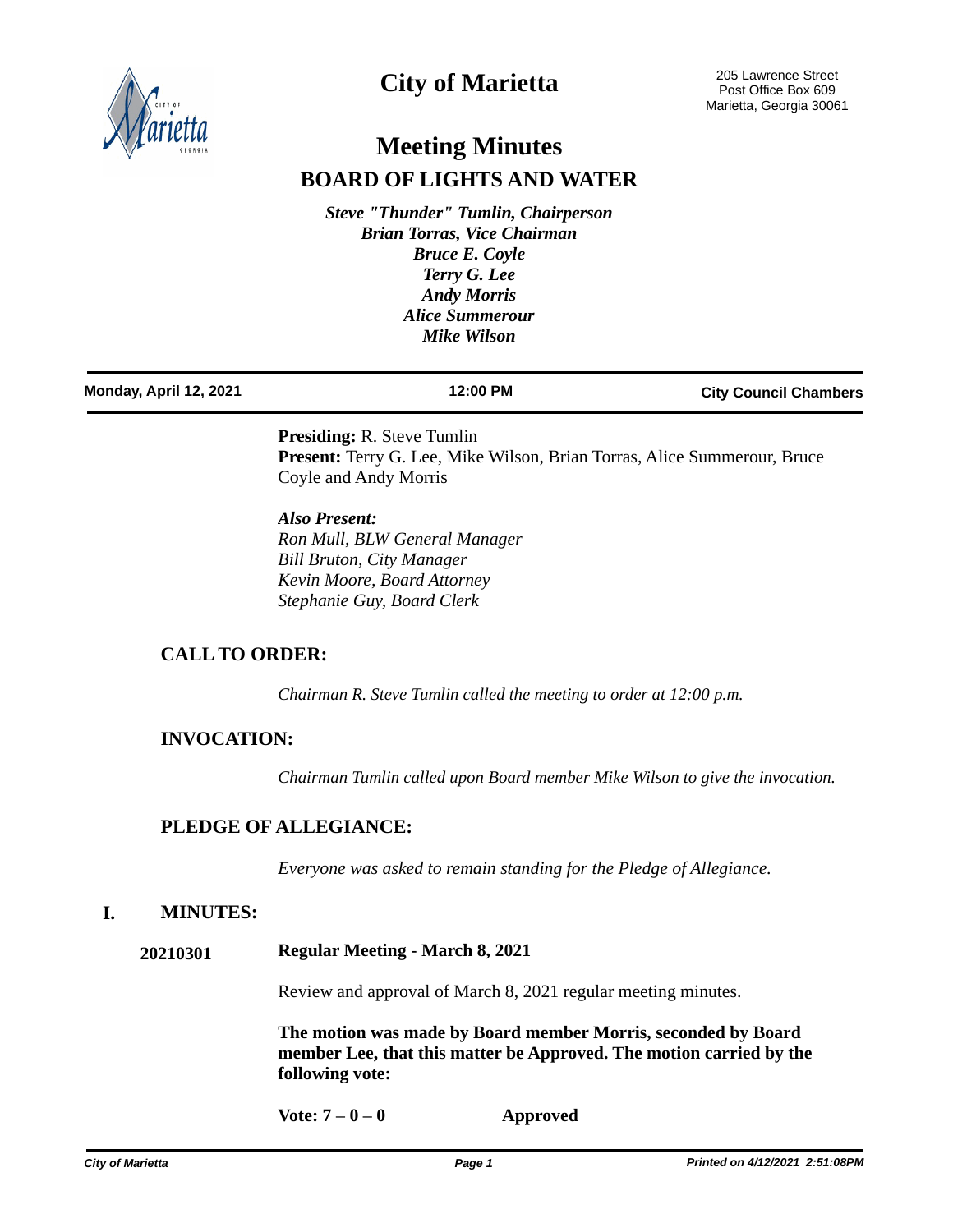#### **APPOINTMENTS/PRESENTATIONS: II.**

#### **SCHEDULED APPEARANCES: III.**

#### **BLW OPERATING DEPARTMENTS: IV.**

**Customer Care:**

**Electrical:**

**Marketing:**

### **Information Technology (IT):**

# **Water & Sewer:**

### **20210318 FY21 Water System Improvements Project/ Indian Trail Area**

Consideration of request to award a construction contract to KM Davis Contracting Co., Inc. in the amount of \$925,076.50 for the FY21 Indian Trail Water System Improvements Project.

*Motion to award a construction contract with KM Davis Contracting Co., Inc. in the amount of \$925,076.50 for the FY21 Indian Trail Water System Improvements Project.*

**The motion was made by Board member Coyle, seconded by Board member Lee, that this matter be Approved. The motion carried by the following vote:**

**Vote: 7 – 0 – 0 Approved**

**20210302 Cobb County-Marietta Water Authority**

Monthly Cobb County-Marietta Water Authority report.

**Reported**

#### **CENTRALIZED SUPPORT: V.**

**Finance:**

# **20210279 BLW Finance**

Review of BLW Finance reports for March 2021.

### **Reported**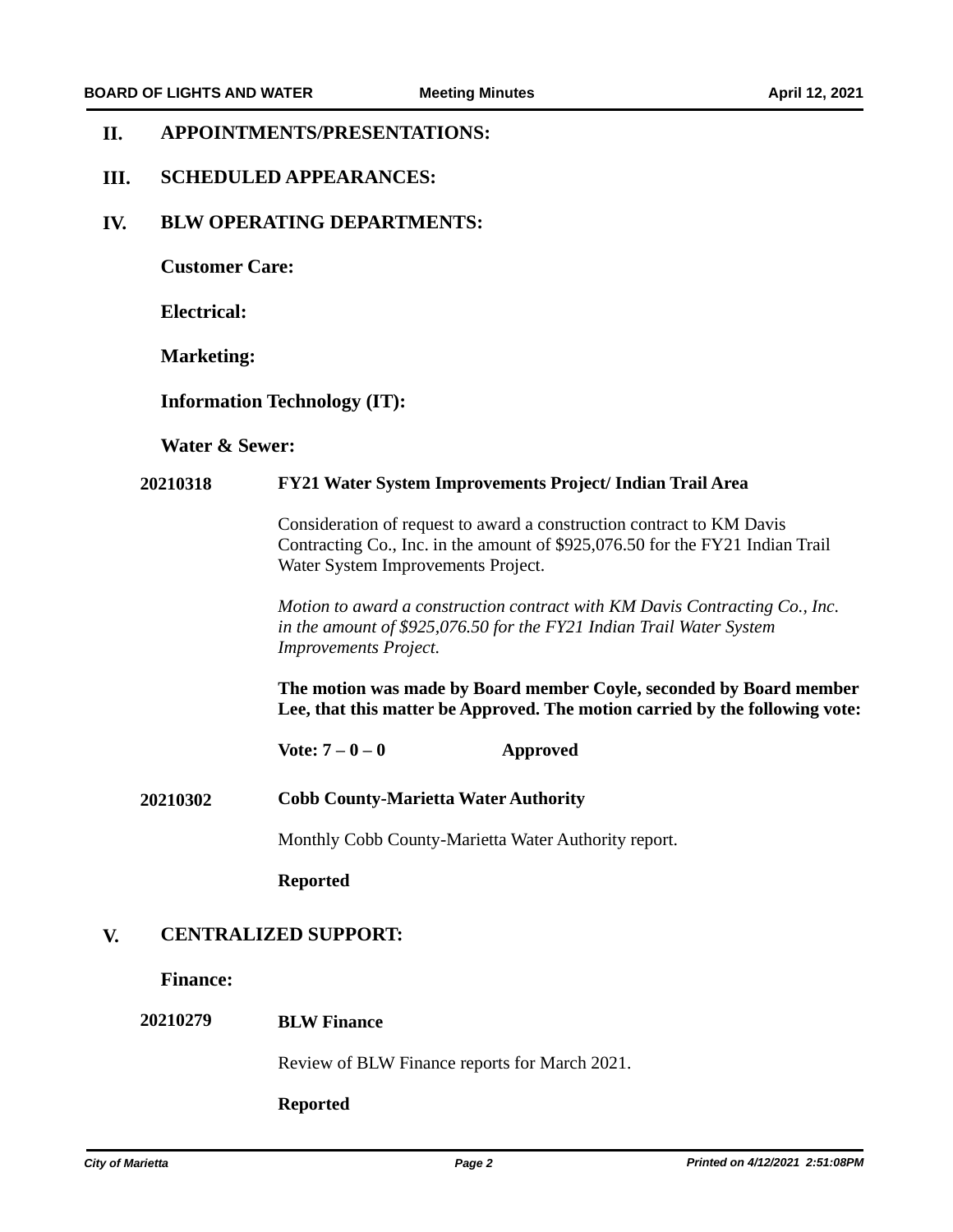## **VI. COMMITTEE REPORTS:**

#### **20210303 Budget/ Rates Committee**

Committee Chair Terry Lee to provide an update from the April 12, 2021 committee meeting.

#### **Reported**

## **VII. CHAIRPERSON'S REPORT:**

**20210304 MEAG Business Report**

Report on Municipal Electric Authority of Georgia (MEAG) business during the month of March 2021.

#### **Reported**

## **20210347 Municipal Electric Authority of Georgia (MEAG) Voting Member and Delegate**

Recommendation to City Council to approve a voting delegate and alternate delegate for the MEAG election.

*Motion to approve a recommendation to City Council to appoint Andy Morris as the voting delegate and Ron Mull as the alternate delegate for the MEAG election.*

**The motion was made by Board member Lee, seconded by Board member Wilson, that this matter be Approved. The motion carried by the following vote:**

**Vote: 6 – 0 – 1 Approved** Abstaining: Andy Morris

### **20210348 MEAG Power 2021 Annual Election**

Recommendation to City Council to name a representative from Marietta to seek election on the MEAG Power board.

*Motion to approve a recommendation to City Council to nominate R. Steve Tumlin, to seek election on the MEAG Power board.*

**The motion was made by Board member Wilson, seconded by Board member Lee, that this matter be Approved. The motion carried by the following vote:**

**Vote: 7 – 0 – 0 Approved**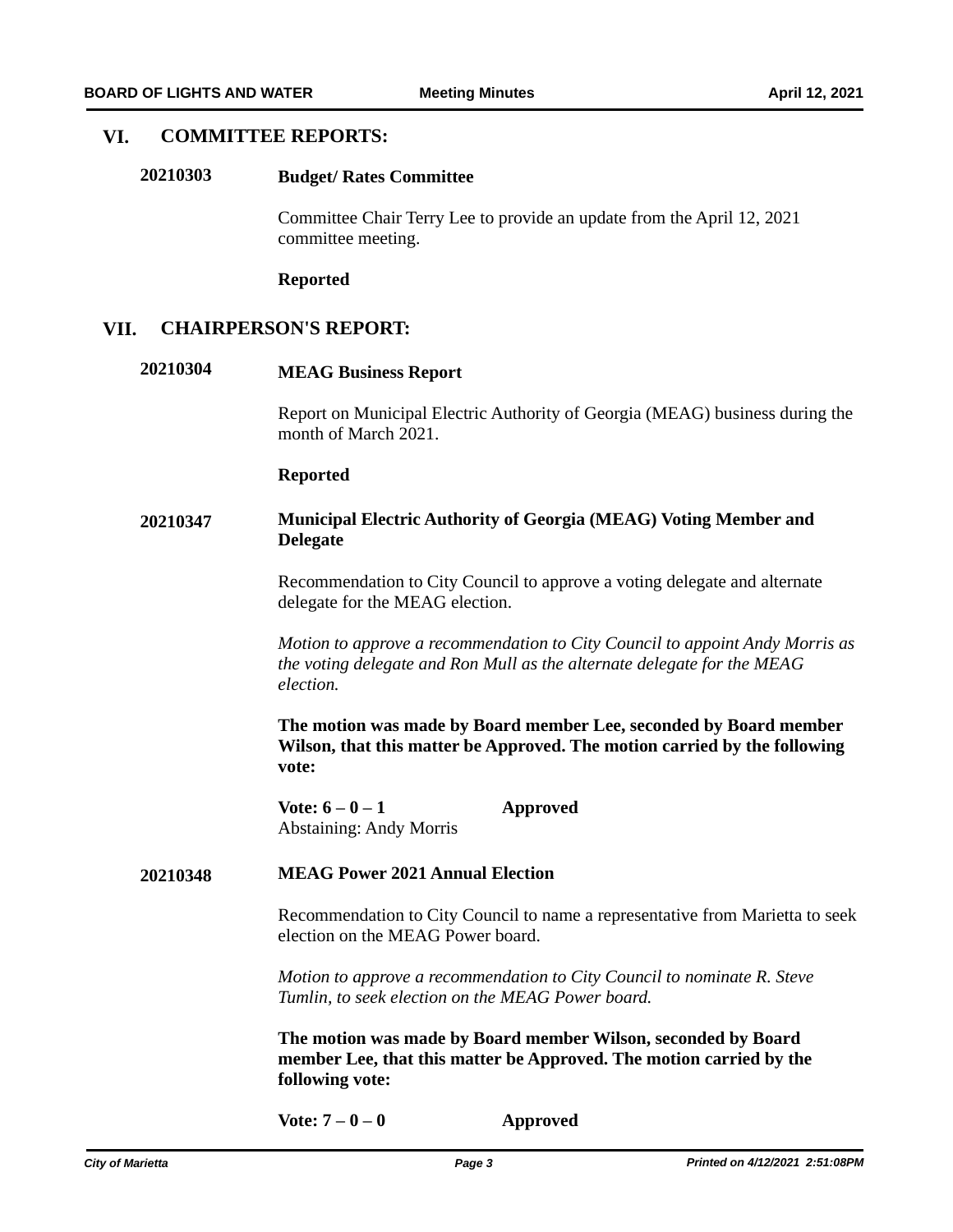# **VIII. GENERAL MANAGER'S REPORT:**

|     | 20210305                        | Municipal Electric Authority of Georgia (MEAG) 2020 Year-end Settlement                                                                                    |  |
|-----|---------------------------------|------------------------------------------------------------------------------------------------------------------------------------------------------------|--|
|     | $C/A$ 4981                      | Consideration of the election form for the 2020 Year-end Settlement refund from<br>the Municipal Electric Authority of Georgia (MEAG).                     |  |
|     |                                 | Motion to accept the MEAG 2020 year-end settlement funds and credit the entire<br>amount of \$3,389,260 to the next MEAG Power bill.                       |  |
|     |                                 | The motion was made by Board member Summerour, seconded by Board<br>member Lee, that this matter be Approved. The motion carried by the<br>following vote: |  |
|     |                                 | Vote: $7 - 0 - 0$<br><b>Approved</b>                                                                                                                       |  |
|     | 20210306                        | <b>MEAG Power Telecommunications Project 2020 Year-end Settlement</b>                                                                                      |  |
|     | $C/A$ 4982                      | Consideration of the election form for the MEAG Telecommunications Project<br>2020 Year-end Settlement.                                                    |  |
|     |                                 | Motion to accept the MEAG 2020 year-end settlement funds and credit the entire<br>amount of \$7,882 to the MEAG Power monthly bill.                        |  |
|     |                                 | The motion was made by Board member Summerour, seconded by Board<br>member Lee, that this matter be Approved. The motion carried by the<br>following vote: |  |
|     |                                 | Vote: $7 - 0 - 0$<br>Approved                                                                                                                              |  |
| IX. | <b>OTHER BUSINESS:</b>          |                                                                                                                                                            |  |
| X.  | <b>UNSCHEDULED APPEARANCES:</b> |                                                                                                                                                            |  |
|     |                                 | Larry Wills, who resides on Oakmont Drive, addressed the Board.                                                                                            |  |
| XI. |                                 | <b>EXECUTIVE SESSION</b> (at the Board's discretion):                                                                                                      |  |

**20210307 Executive Session**

Executive Session to discuss personnel, legal and/ or real estate matters.

**Not Held**

# **ADJOURNMENT:**

*The meeting was adjourned at 1:00 p.m.*